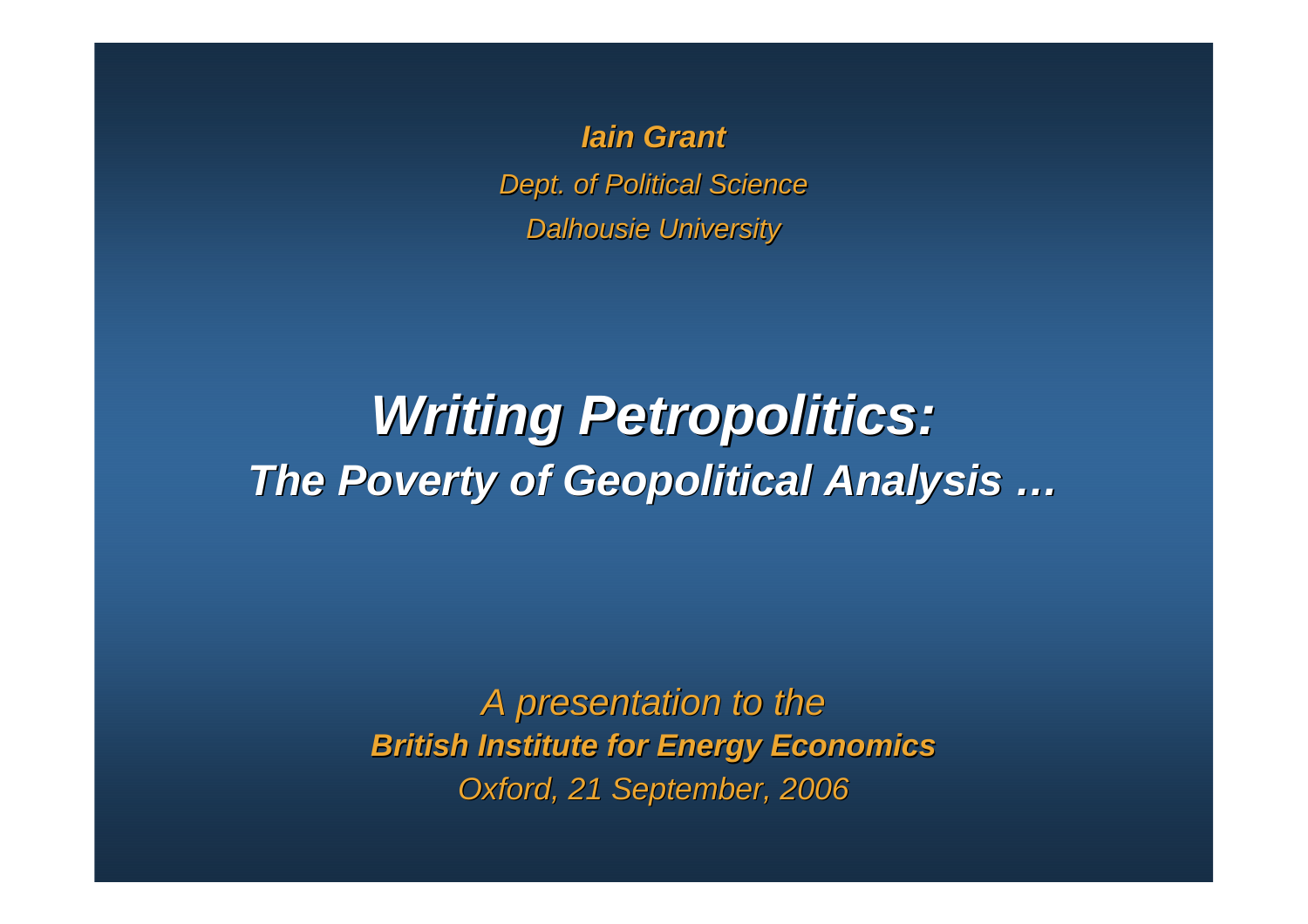# **1. Introduction**

• International Relations (IR) has neglected the oil-politics connection; no core literature exists.

### • 3 Points:

- This is largely due to theoretical traditions in the field
- The IR view differs from that of Economics
- This should be of concern to economists

• The US-China relationship will be used to contrast Geopolitical vs. 'Petropolitical' views of the international oil-politics connection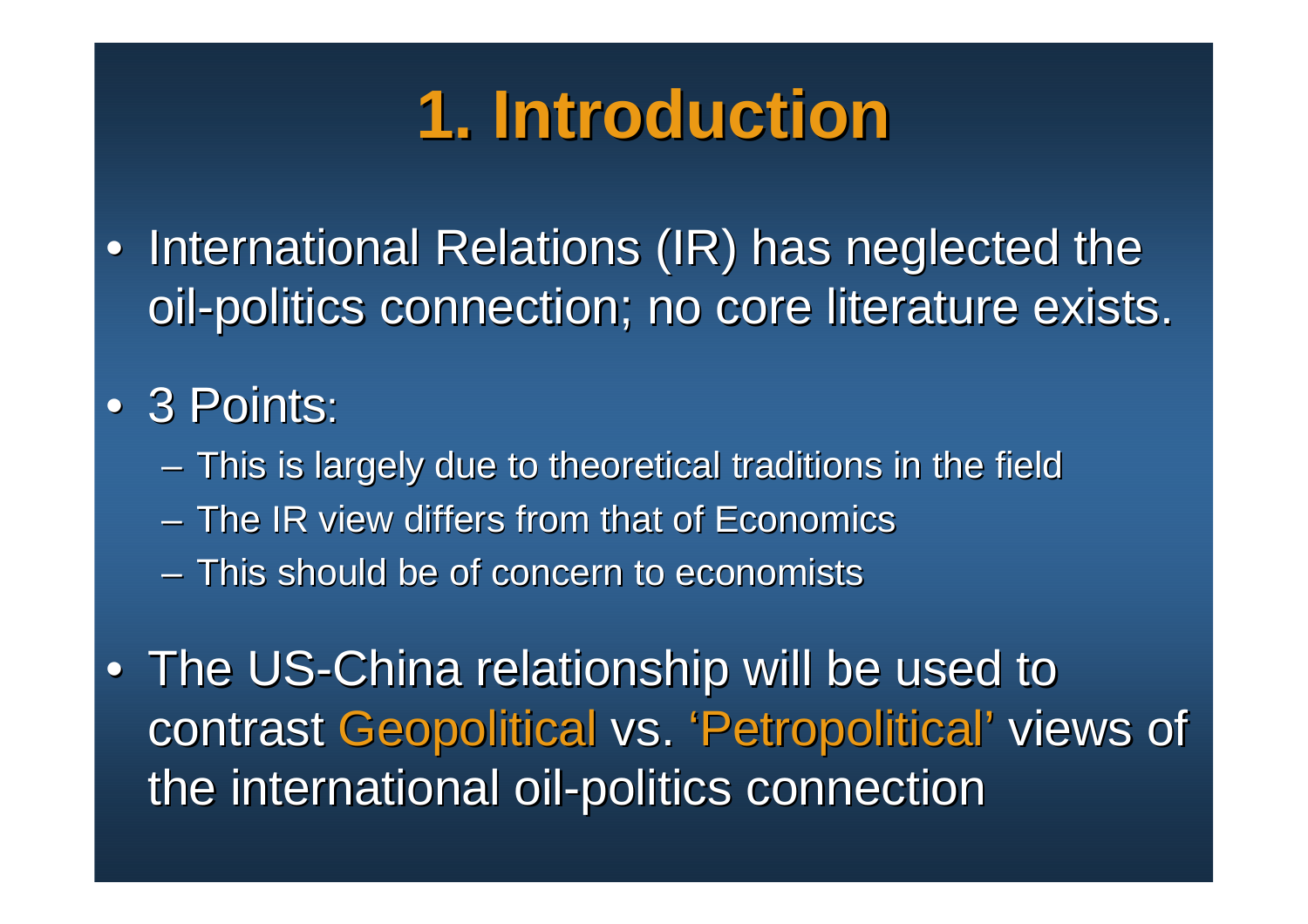# **2. Theoretical Tradition in IR**

• Realism: oft-critiqued but never displaced

### • Four Assumptions:

- States as basic units of analysis
- Anarchy
- Competition and conflict natural, inevitable; system provides disincentives to cooperate
- Security Dilemma
- Result: Realist lenses produce 'hard-line' interpretation of, and prescriptions for, international affairs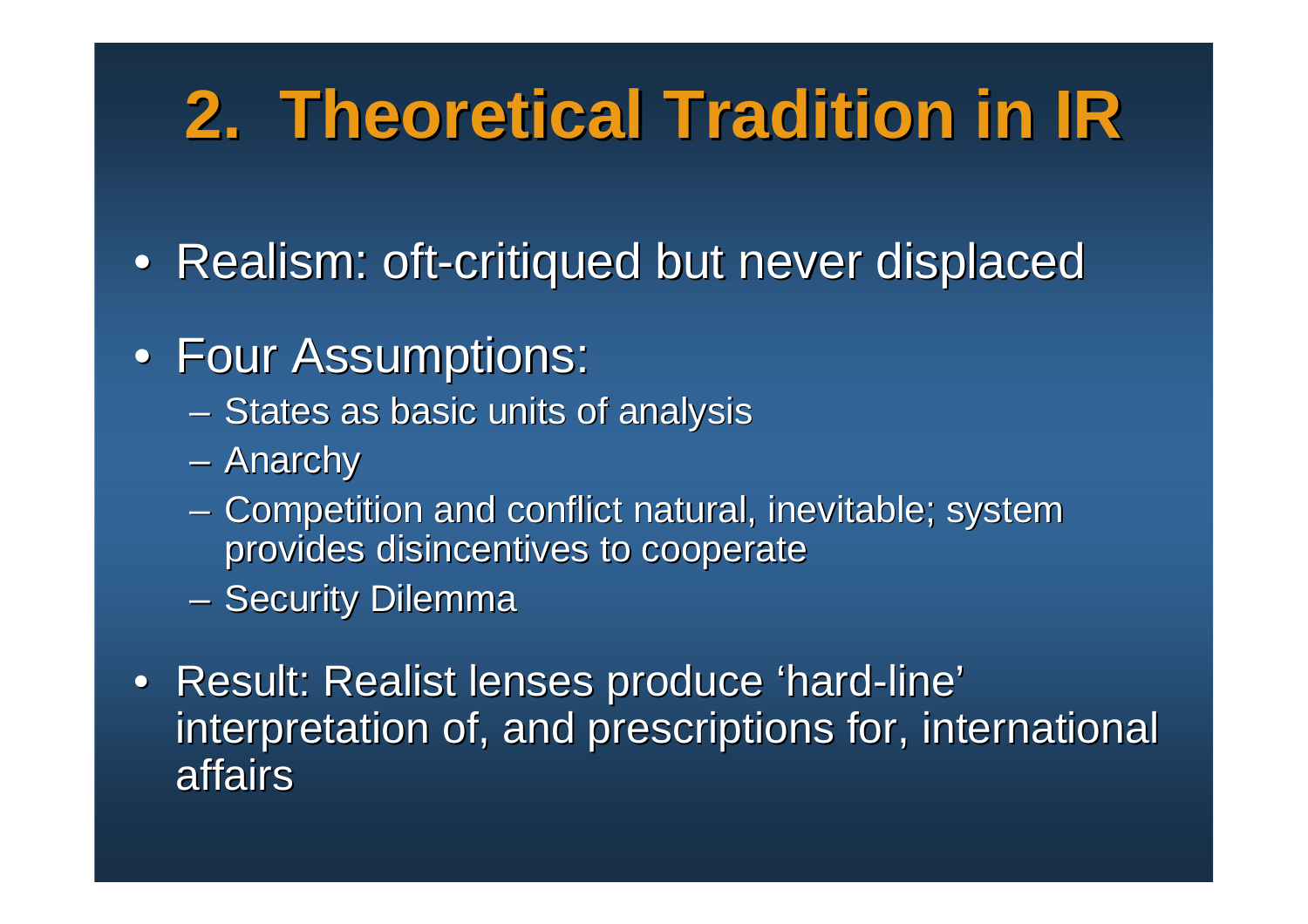# **3. Geopolitics and Global Oil**

• Oil crucial to industrial, military power

• Oil core element of national interest

- States as most relevant actors
- competitive, zero-sum behaviour expected (because anarchy produces rivalry)
- Security dilemma evident
- Role of markets downplayed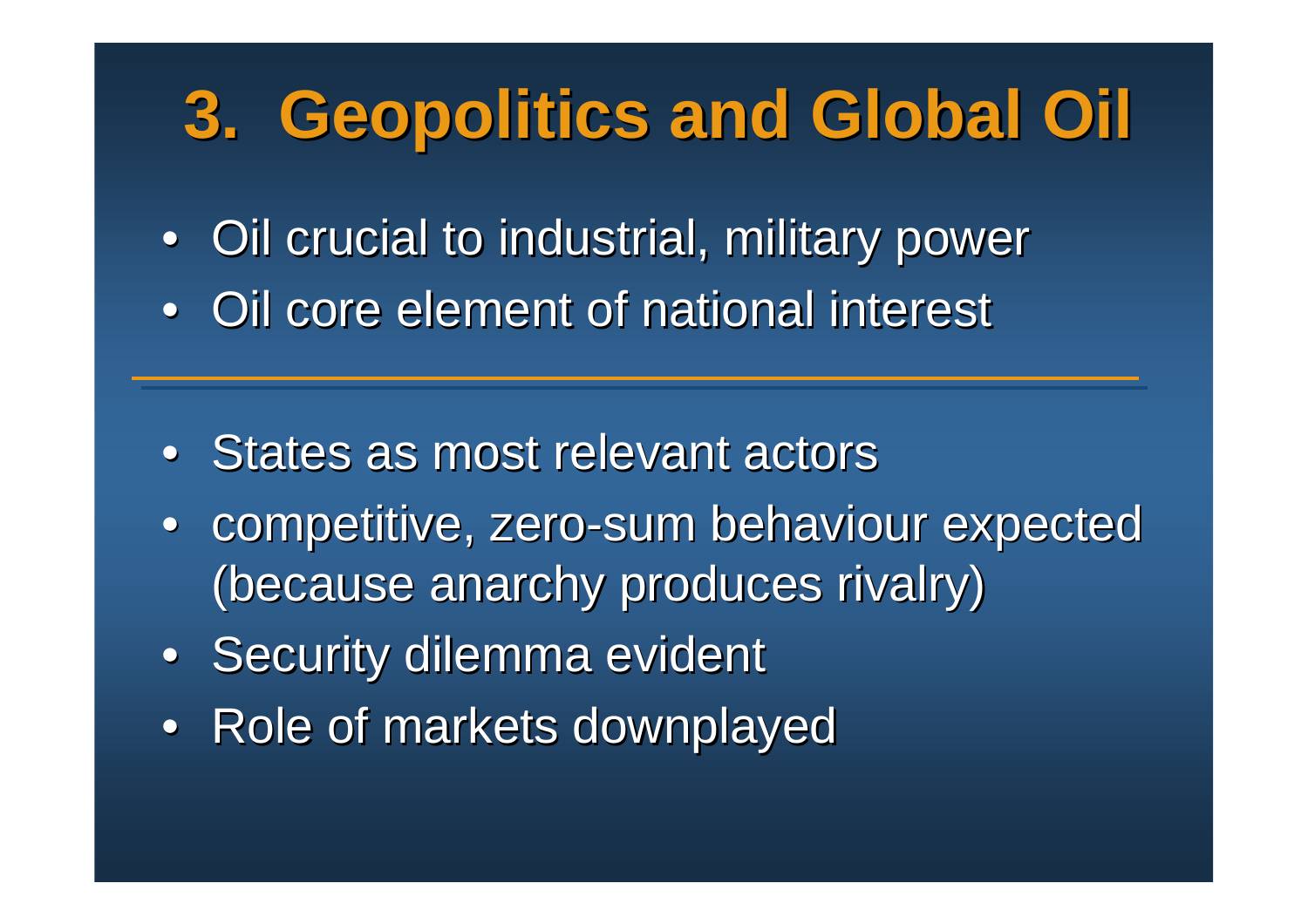# **4. Through Geopolitical Lenses …**

#### **U.S. View of China**

- Taking license within anarchic environment
- Mercantilist, zero-sum behaviour
- Unocal: 'taking' strategic asset
- Security Dilemma evident: need 'tighter' energy security in U.S.

#### **Chinese View of U.S.**

- Obstructing interests; 'keep China down'
- U.S. hegemon built the system in own interest
- Presence in C.Asia, M.E. = will to block China out
- 'tight' energy security should stay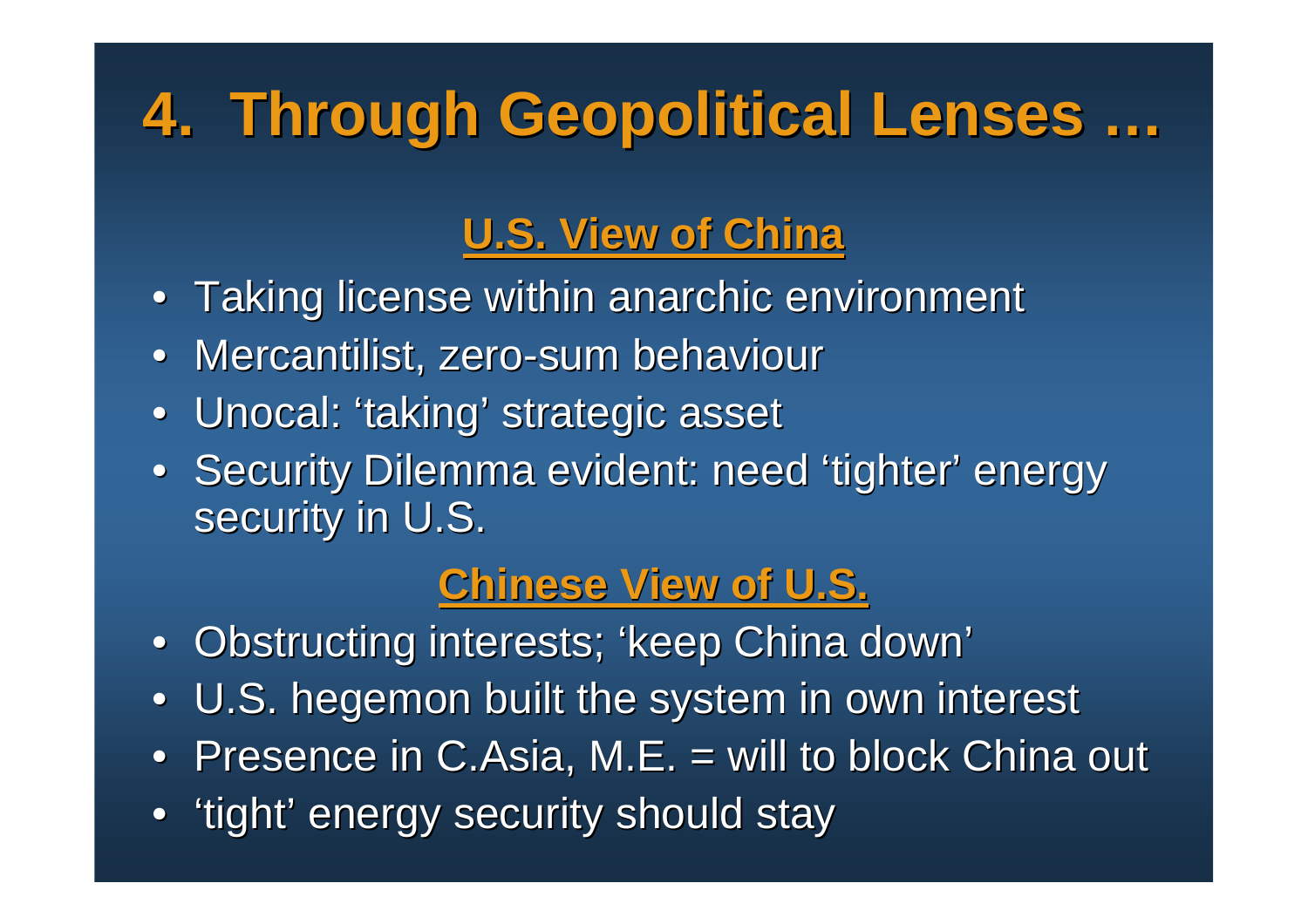## **5. Petropolitics and Global Oil**

- Bounded competition, not zero-sum
- Non-state and supra-national actors
- Prominent role of MARKETS
	- Importance of transport-cost dynamics
	- Accommodate destabilising influences
	- Mitigate tensions among actors
- A Global Oil Regime?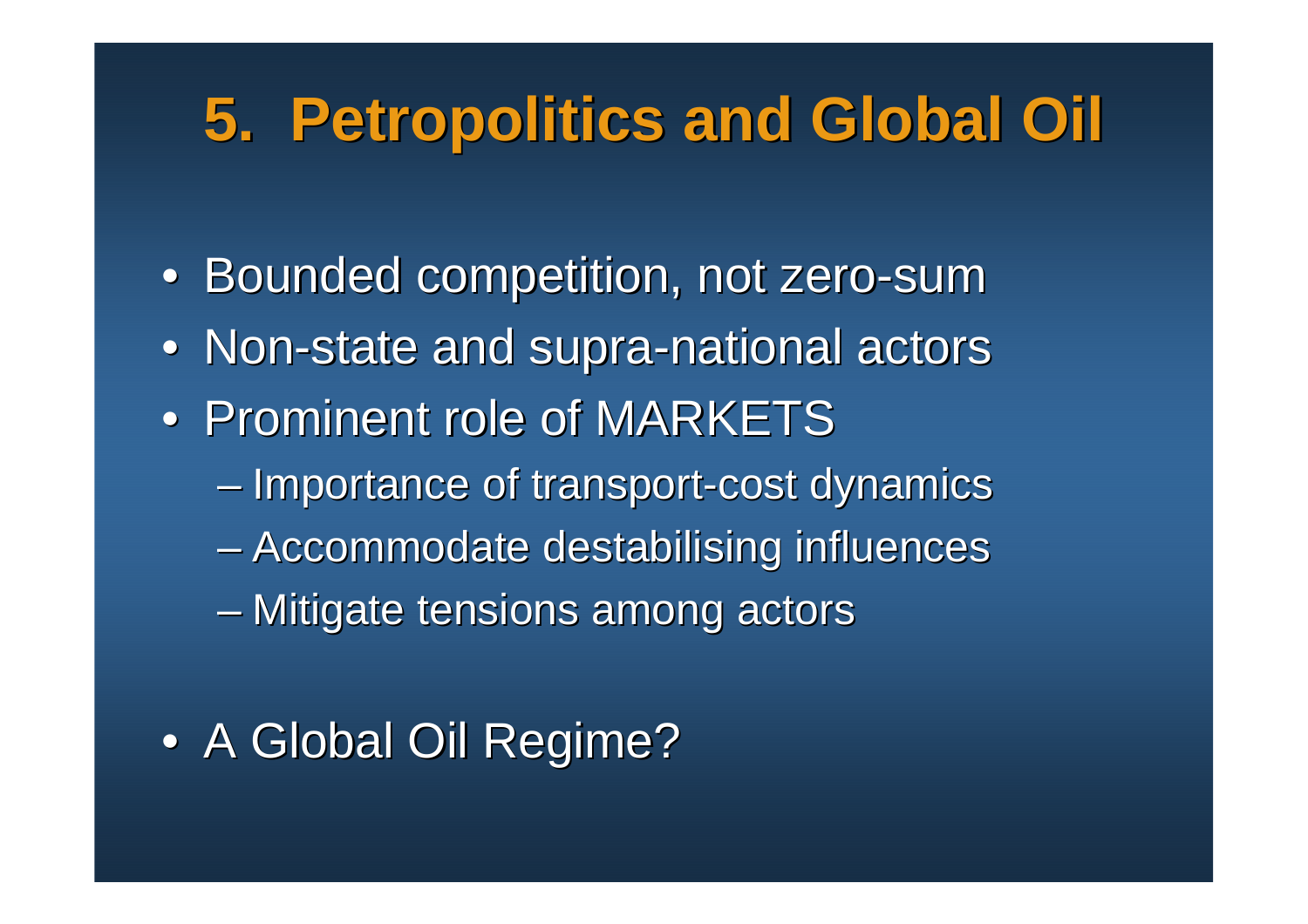## **6. Through Petropolitical Lenses …**

#### How the U.S. SHOULD view China

- China no threat to US
- Habit, inexperience, desperation best explanations
- Unocal: business as usual
- 'loose' energy security doing just fine ...

#### How China SHOULD view the U.S.

- US a vehicle for Chinese energy security, not an obstacle
- Partner in joint-ventures, and in emergencies
- Partner in global system to produce mutual benefit
- US in M.E. & C.A. brings more oil onto world market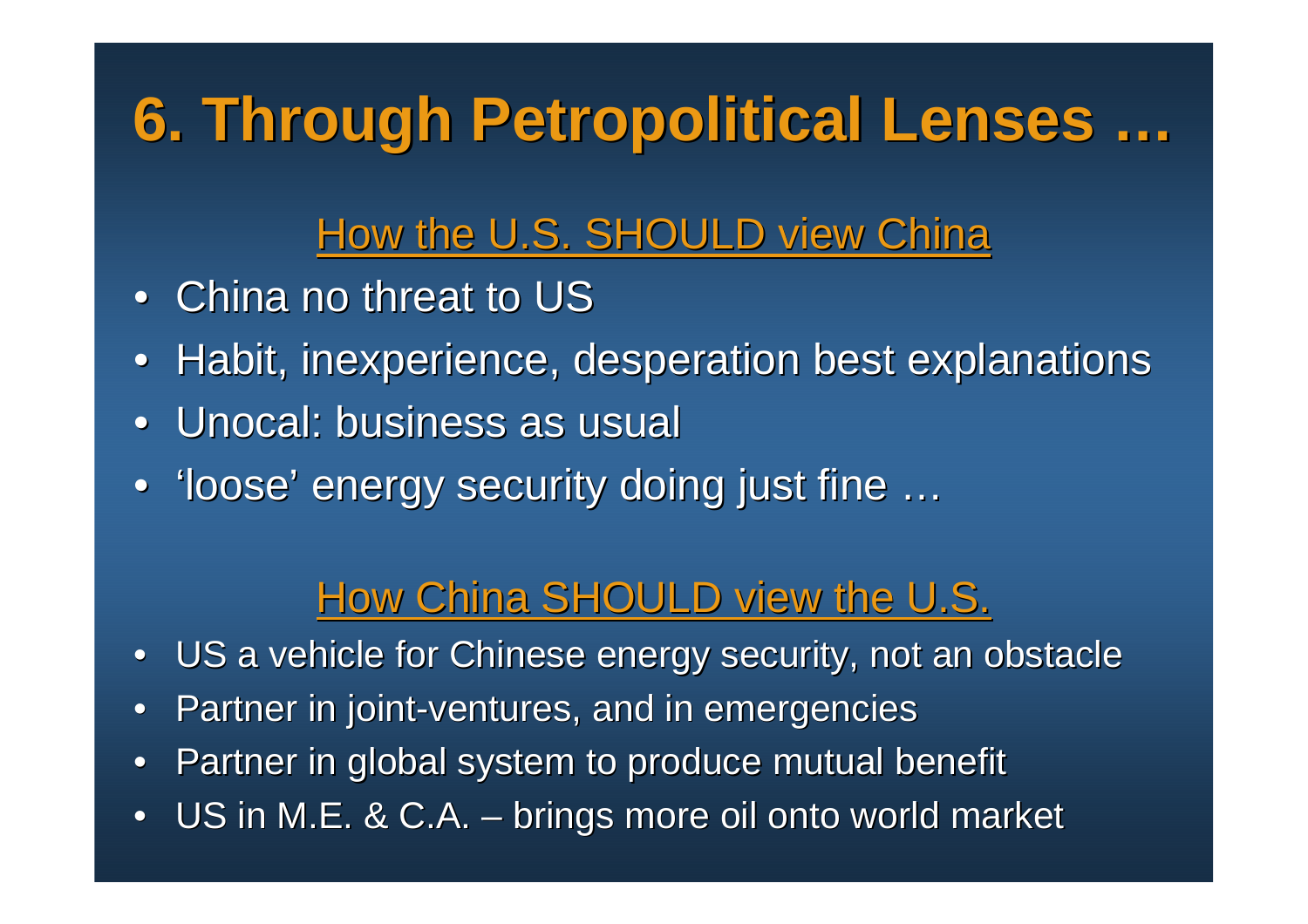## **7. The Geopolitics Default: Why?**

- Development of IR with Cold War: Soviet focus; little incentive to delve into oil question
- Emergence of oil-importing strategic rivals an original situation
- Geopolitics is *easier* …
- Emotional punch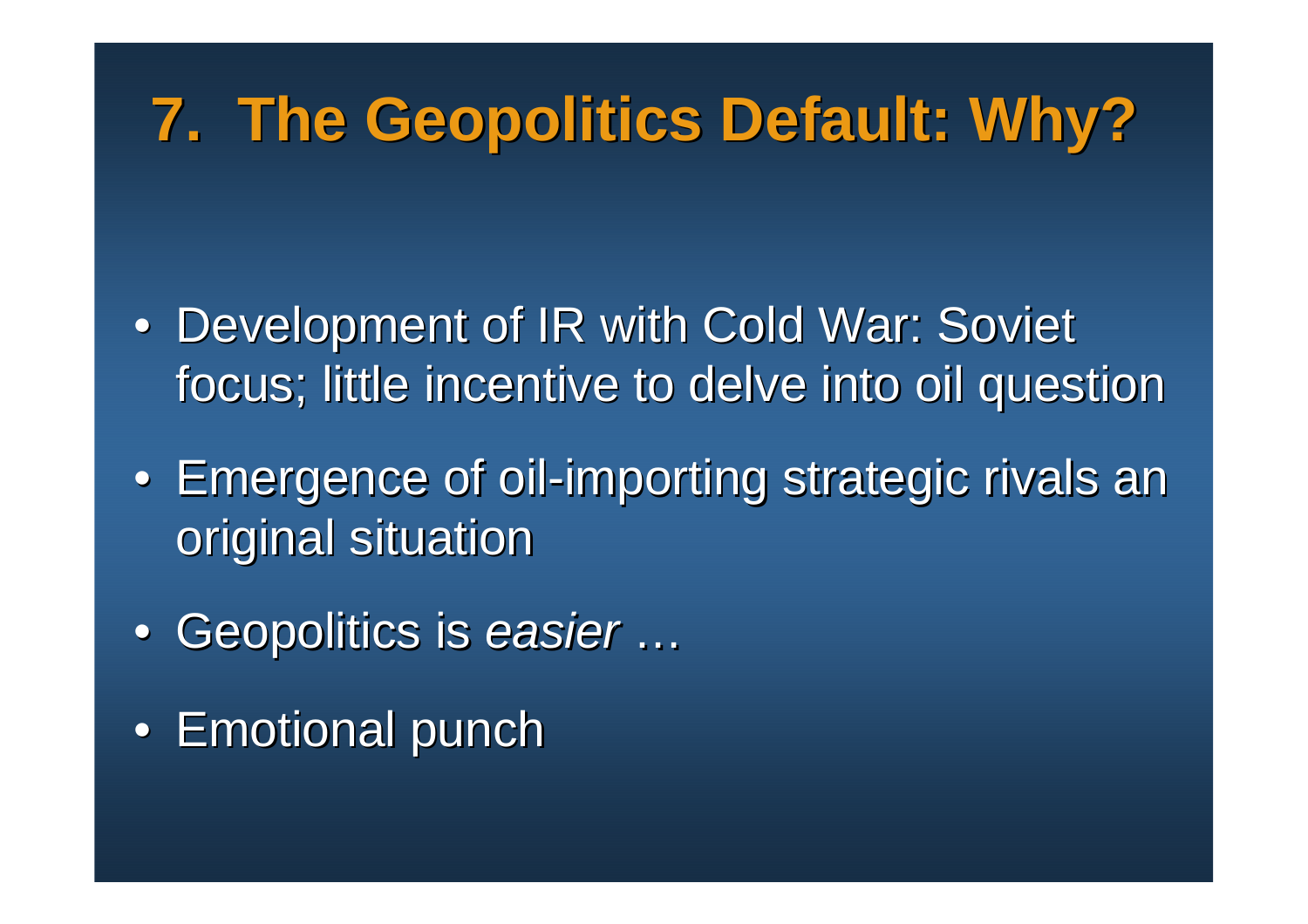### **8. Why does this matter?**

- Political decisions affect economic process
- Encourages 'tighter' US approach to En. Sec; more Unocals … more Chinese mercantilism
- Economists should not assume that their view is understood or shared; don't underestimate geopolitics' deep roots, or potential to appear when least desired ...
- Re-education campaign urgently required!